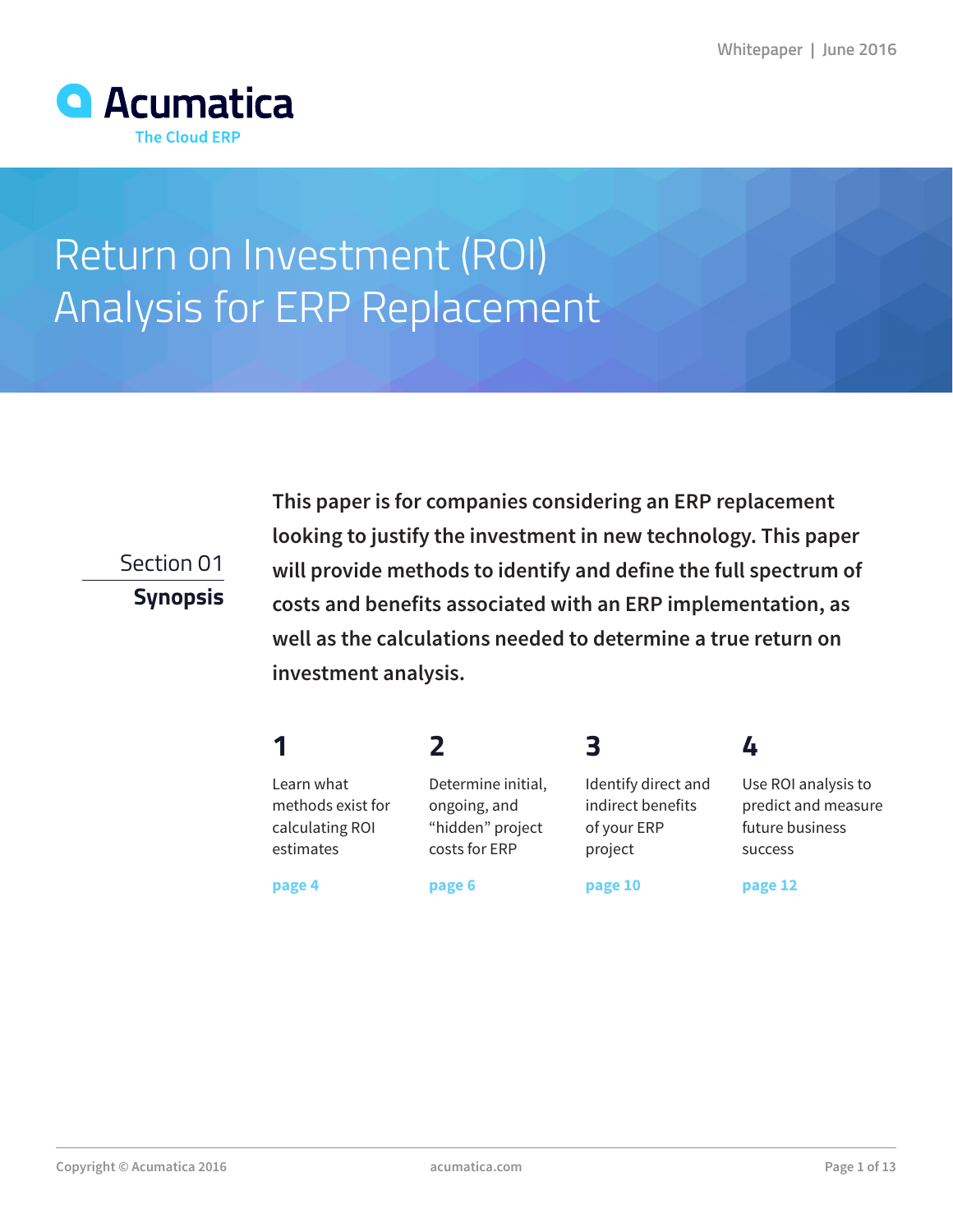## Section 02

## **Introduction**

**The idea behind cost/ benefit analysis may be quite simple and straightforward, but the reality is more complicated.** 

## The Importance of Return on Investment Analysis

Most companies will do at least a rudimentary cost/benefit analysis before making a significant investment for new production equipment, plant expansion, or computers/software to identify how the investment will "pay for itself." Before company owners or board of directors will approve a capital expenditure, they want to know that the money being spent will enable improvements that are worth more than the investment. Otherwise, they would be better off putting the money elsewhere or not borrowing the money, if that's the case.

Cost/benefit analysis is simply delineating the costs on one side and the return (money value of benefits) on the other. From there, it is simply a matter of calculating how long it will take to earn back the investment (payback period) or the equivalent percentage "interest" the benefits represent (internal rate of return). This return-on-investment (ROI) analysis should make it easy for decision-makers to compare projects and other uses of the money so they can make the best investments and avoid those that are not worthwhile.

The idea behind cost/benefit analysis may be quite simple and straightforward, but the reality is more complicated. Many costs are clear and apparent – just look at the vendor quotes and project budget – but there may be "hidden" costs that are easily overlooked. On the benefits side, it's even more difficult because you will essentially be making a forecast of the impact of the new equipment or systems on company operations including sales, production costs, labor costs, inventory, and more. In addition, many of the benefits may be "indirect" – quality of life for employees, for example, might improve productivity (direct savings) but also reduce absenteeism and employee turnover. That's pretty hard to predict.

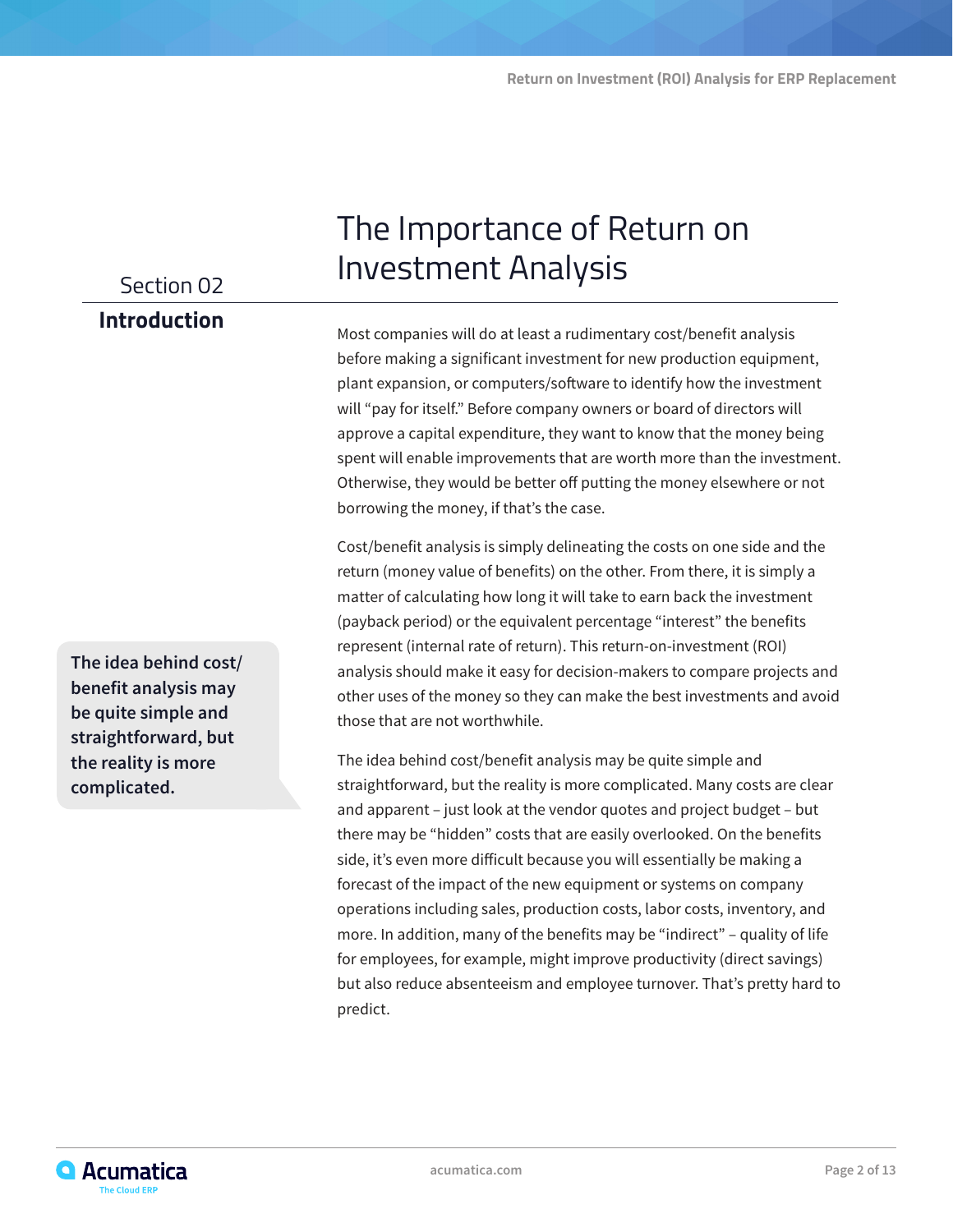**Section 02: Introduction** The Importance of Return on Investment Analysis

**It's important to measure success, not only to document the outcome of the investment, but also to measure progress and manage the project effectively.**

Measuring benefits can also be problematic because many (the indirect benefits in particular) are difficult to quantify. They can be even more difficult to separate out as the result of the investment and not something that might have happened anyway, without the new system or equipment. Measuring success is also made more difficult by a lack of baseline measurements. If you expect a decrease in inventory or an improvement in productivity, for example, you can't measure your success if you don't know what those levels were before you made the investment. And it is important to measure success, not only to document the outcome of the investment, but also to measure progress and manage the project effectively.

ROI analysis is almost always a requirement to get the project funded – it provides the justification that company decision-makers need. Done right, this peek into the future can also provide a framework for the project team as well as the CEO and the board to monitor progress and steer the project to successful completion.

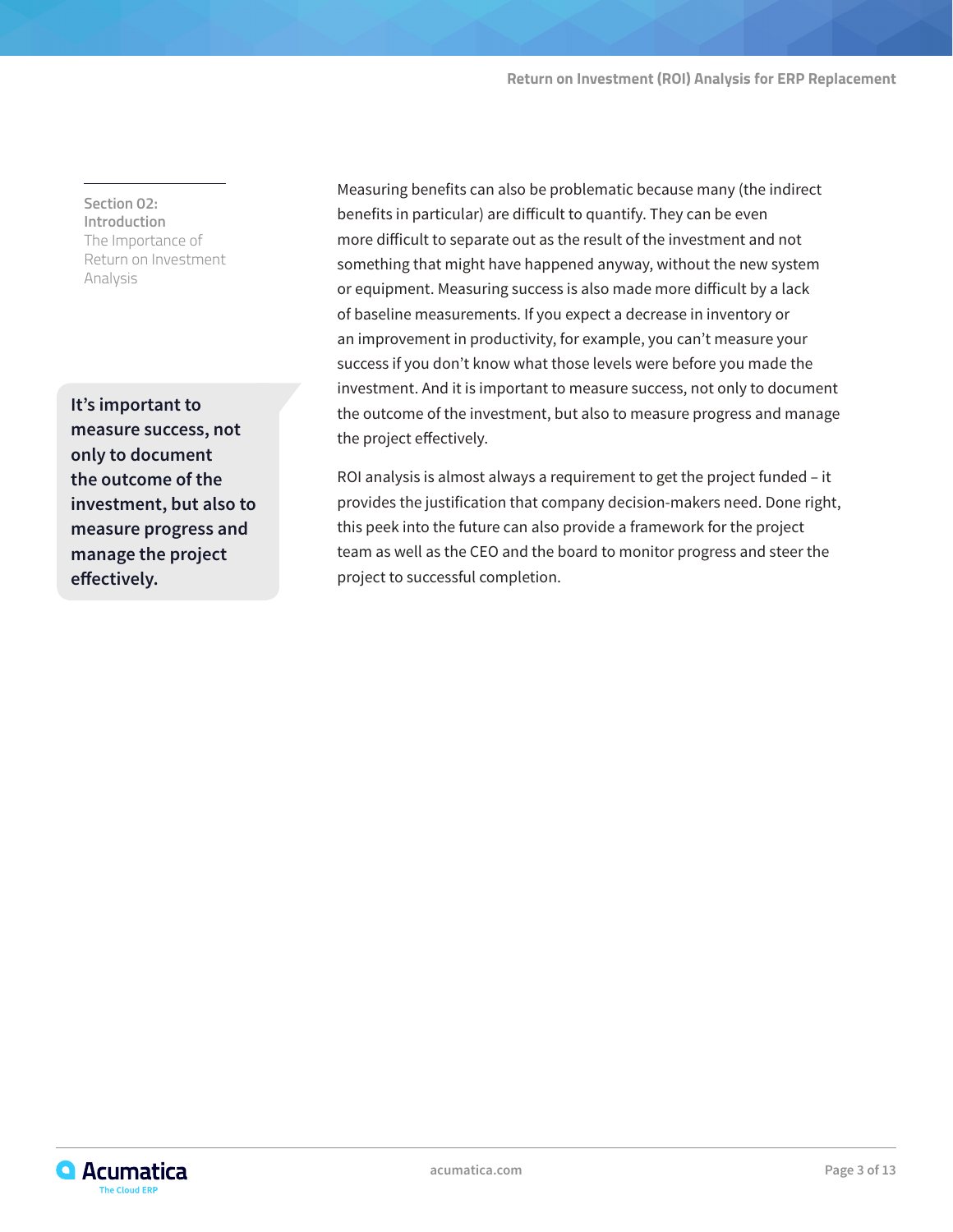| Section 03                       | ROI Methodology: How to<br><b>Calculate Return on Investment</b>                                                                                                                                                                                                                                                                                                                                                                                                                                                                   |  |  |
|----------------------------------|------------------------------------------------------------------------------------------------------------------------------------------------------------------------------------------------------------------------------------------------------------------------------------------------------------------------------------------------------------------------------------------------------------------------------------------------------------------------------------------------------------------------------------|--|--|
| <b>ROI</b><br><b>Methodology</b> | The balance of this whitepaper discusses defining and documenting costs<br>and benefits. This section will introduce the math.                                                                                                                                                                                                                                                                                                                                                                                                     |  |  |
|                                  | Suppose you are considering a new ERP system and the total cost is<br>\$100,000. Let's assume that the system will save the company \$150,000<br>over the next 5 years. What's the expected return on this investment<br>(ROI)?                                                                                                                                                                                                                                                                                                    |  |  |
|                                  | There are a couple of ways to calculate the ROI. One method is that the<br>return on this investment is 150% and a second method would be a 50%<br>gain, if you prefer to look at it that way. Remember, though, that the<br>\$100,000 is the total cost of the system for the entire 5-year period and the<br>\$150,000 return is the sum of all the benefits for that same 5 years.                                                                                                                                              |  |  |
|                                  | Method 1 is to divide Total Benefits by Total Costs                                                                                                                                                                                                                                                                                                                                                                                                                                                                                |  |  |
|                                  | Return on Investment (ROI) = Total Benefits / Total Costs<br>$\bullet$<br>Total benefits = $$150,000$<br>$\bullet$<br>Total costs = $$100,000$<br>ROI = $$150,000 / $100,000 = 1.5$ or 150%                                                                                                                                                                                                                                                                                                                                        |  |  |
|                                  | Method 2 is to divide Net Profit by Total Costs                                                                                                                                                                                                                                                                                                                                                                                                                                                                                    |  |  |
|                                  | Net profit = Total Benefits - Total Costs<br>$\bullet$<br>ROI Gain = (Net Profit / Total Costs) x 100<br>٠<br>$($150,000 - $100,000) / $100,000 = .50$ or 50%                                                                                                                                                                                                                                                                                                                                                                      |  |  |
|                                  | You may prefer to look at the annual return which, in this case, is 10% per<br>year on average. Be aware that the return will not be the same each year.<br>A majority of the costs will likely be "front-loaded" meaning that more<br>costs are incurred in the first months or years while the benefits can be<br>expected to start small and grow over time. The return in the first year<br>might well be negative, and it may take another year or two to "earn back"<br>that initial benefit before a real gain is realized. |  |  |

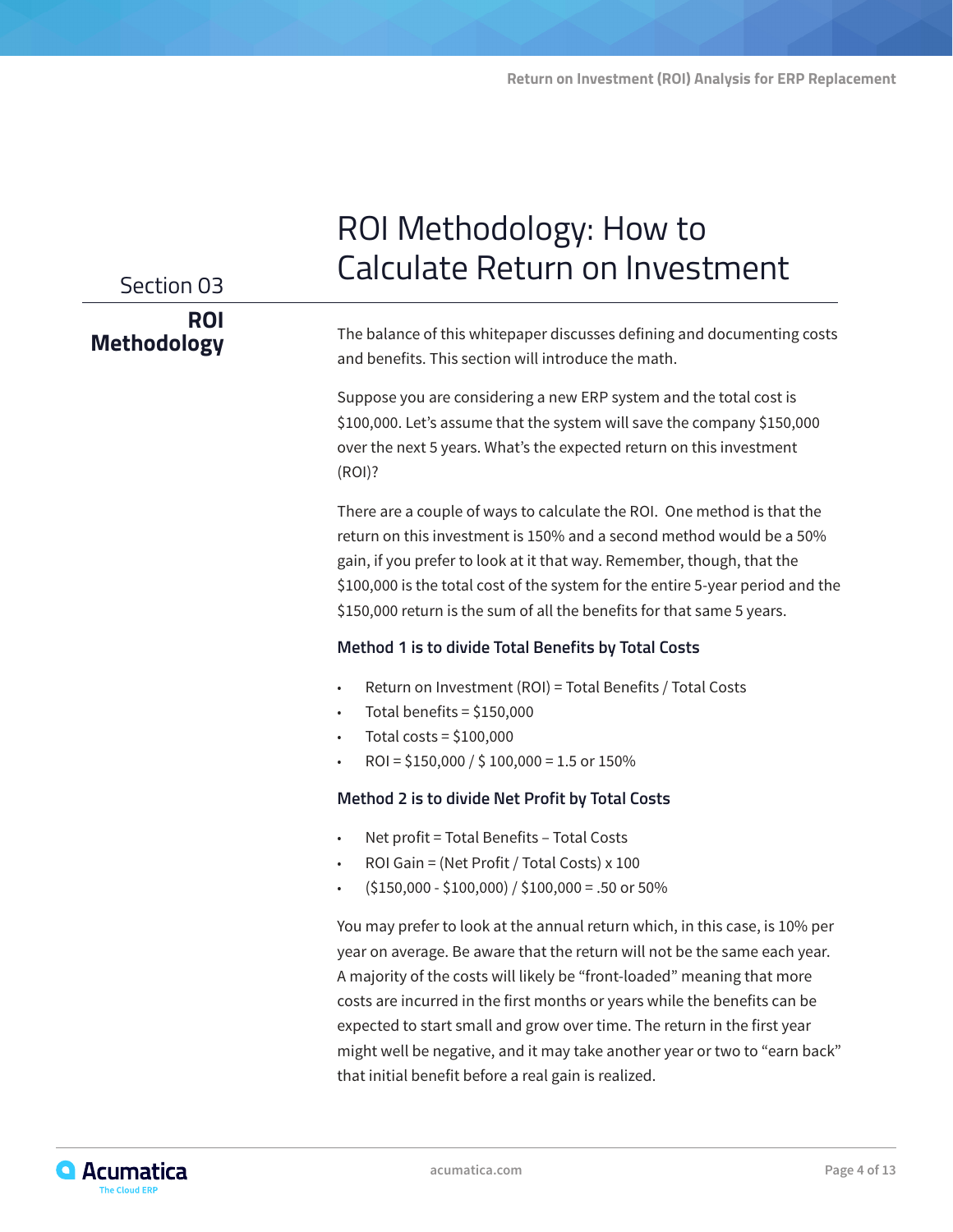**Section 03: ROI Methodology:**  How to Calculate Return on Investment

**One final note on return and payback: not making the investment also has a cost.**

#### **Payback methodology**

Another way to look at ROI is the payback period – how long it takes to "earn back" the costs. If the cost for your new system is \$100,000, and the benefits are \$50,000 per year, the payback period is 2 years.

• Payback = cost / annual return

Benefits of \$25,000 per year yield a payback period of 4 years. In our previous example with \$150,000 in benefits over 5 years, the average benefit is \$30,000 per year resulting in a 3.33 year payback period. The benefits after 3.33 years are "profit." Keep in mind that costs and benefits will not be equally distributed over the projected life of the investment, so any annualized payback period based on total cost and total return will be misleading.

#### **Final comment on ROI**

Note that there are more sophisticated ROI calculations than these, which include the time value of money, recognizing the effect of inflation from year to year. You may want to start with these simplified ROI estimates for first-cut analysis, then work with your accounting team to develop more detailed and complete budgets and return analyses.

One final note on return and payback: not making the investment also has a cost. Many companies decide to replace an existing ERP system at least in part because the cost of maintaining hardware and software is high – and getting higher – as equipment and programs age, become unreliable, and cannot support the growing demands of the organization and new technologies. Even if that's not the case, your old system may be costing your company lost business (from customer service deficiencies) or inefficiencies that increase your cost of doing business or prevent you from effectively competing online or in other evolving market opportunities.

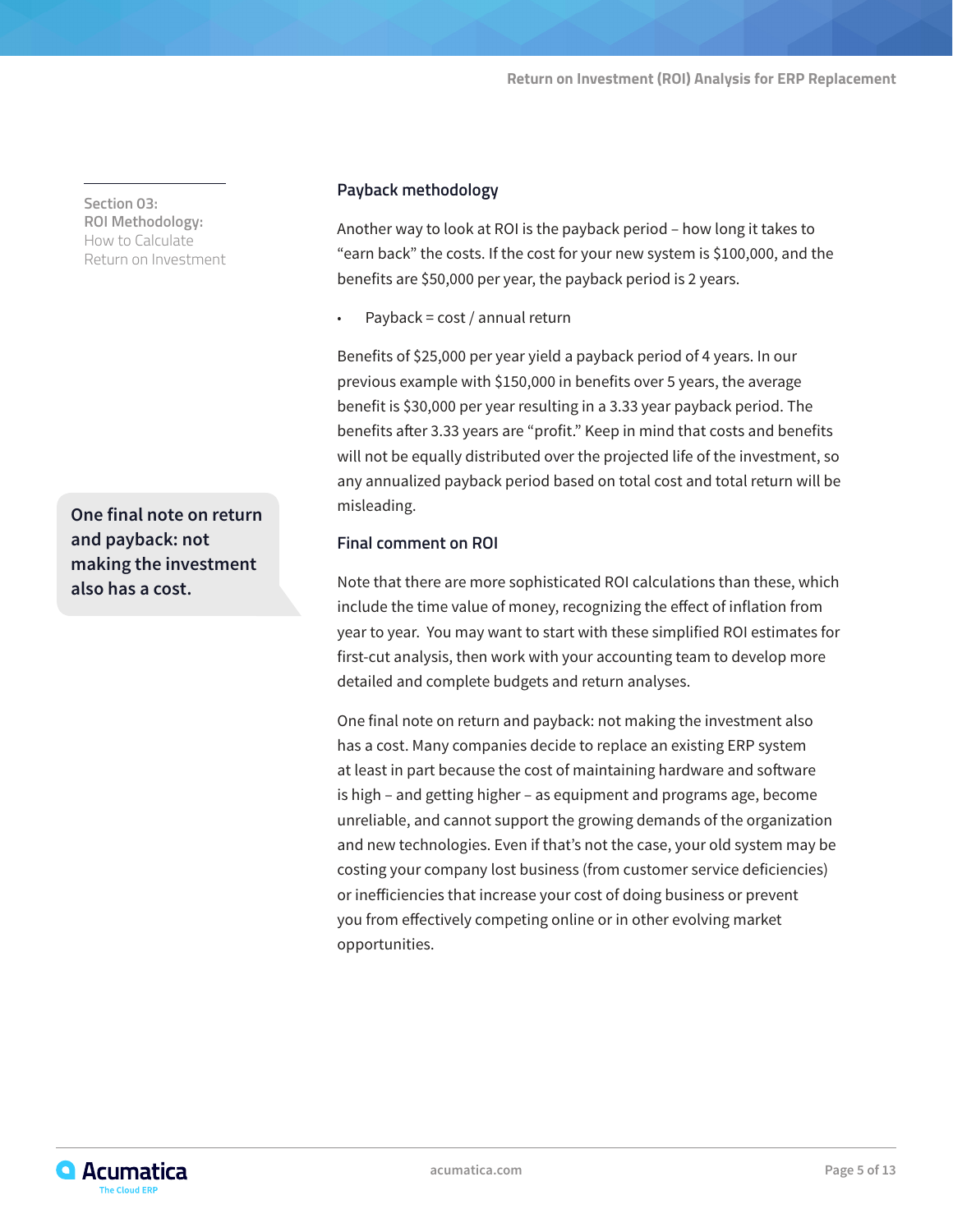## Section 04 **ERP Project Costs**

**The ROI analysis should try to identify and account for as many of the associated costs as possible in order to be fair and accurate.**

## Determining Project Costs for ERP Implementation

Implementing a new ERP system is a major investment in money, time, and attention. The ROI analysis should try to identify and account for as many of these costs as possible in order to be fair and accurate. The majority of direct costs will appear on the proposal or quote from your ERP supplier but there are sure to be other costs involved from third-party providers (hardware, consulting services, etc.) and from the company's own resources.

Direct costs continue after the initial purchase and implementation. Be sure to include continuing costs in your analysis. If you are replacing an existing system, you'll want to recognize additional costs for maintenance, upgrades, staff time, training, etc. but also consider the savings (cost reductions) for the on-going costs you will no longer be paying for support of the prior system. Most new replacement systems will demonstrate a net reduction in operational costs because they are more reliable and easier to use and maintain.

If you are moving from an on-premise system to cloud SaaS, the nature of on-going costs will change dramatically as you outsource virtually all of the hardware and software maintenance. Be sure to include a fair assessment of the reduction in on-going maintenance and management costs (on the benefits side of the equation) that offset part of the SaaS monthly fee.

Please note: initial costs (capital expense) for a cloud-based Softwareas-a-Service (SaaS) ERP system are much lower than they are for a traditional on-premise licensing situation, but on-going (operating expense) costs can be higher. Nevertheless, the following discussion applies to either on-premise or SaaS implementations. Major differences or considerations are mentioned.

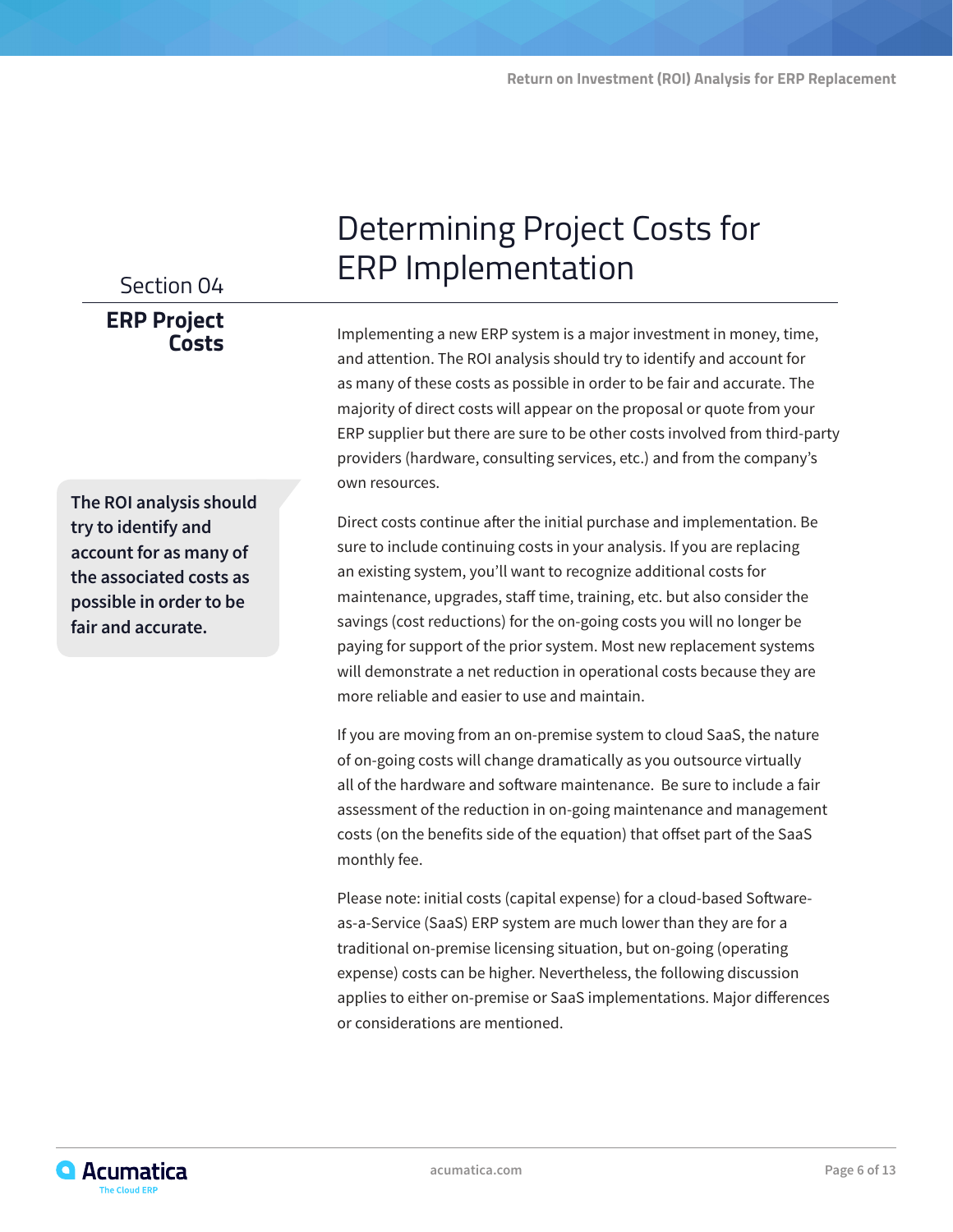**Section 04: ERP Project Costs** Determining Project Costs for ERP Implementation

#### **First year's costs**

Your cost estimates should include:

#### **1. Hardware and system software for an on-premise installation**

- Purchase and annual maintenance of hardware
- Purchase and annual maintenance of operating system and data base software
- Replacing old workstations with modern ones
- Adding storage capacity
- Security, security, security
- Disaster recovery services

Most of the up-front costs for the above will be included in the proposal from your selected or short-list vendors, but they may not have included everything – the last two items in particular.

Be sure that the hardware (processing power and storage) are sufficient for the size of the installation and the number of users who will be relying on the system's functionality and responsiveness. After successful implementation, expect use of the system to increase so plan for additional hardware and licenses to support increased demand.

Software-as-a-Service (SaaS) contracts will include much if not all of the above costs in a single monthly service fee. Be sure to closely examine the contract to clearly identify any of the above that are not included so that you can budget accordingly.

#### **2. Application software**

- Purchase or subscription costs
- First year's maintenance
- User license fees

The number of user licenses must be sufficient for the number of users who will need access to the new system. After implementation is completed, expect use of the system to increase so plan for additional licenses to support increased demand.

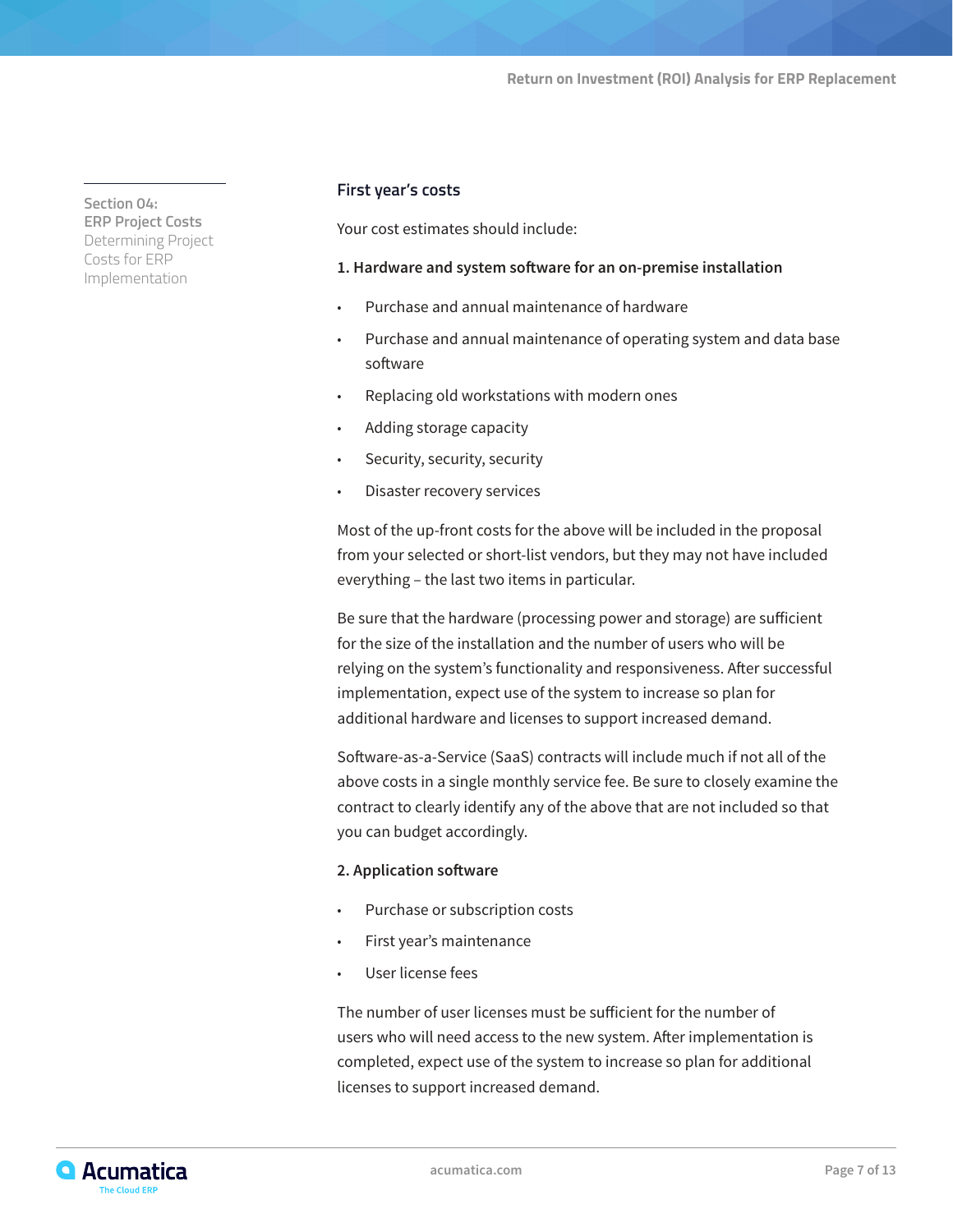**Section 04: ERP Project Costs** Determining Project Costs for ERP Implementation

**The biggest reason that ERP implementation projects stall or fail is because companies ignore or severely under underestimate the internal people costs.**

### **3. Additional complementary systems or services (third-party purchases)**

- **Licenses**
- Integration and programming services

You may need additional software or services from additional (third-party) suppliers to complete your system and its implementation, like sales tax services or shipping services.

#### **4. People costs**

- Internal costs in the time required by key operational employees
	- > Procedure development and documentation using the new software
	- > Testing and problem solving the total solution before going live
	- > Initial training for all users
- Internal costs in the time required by IT or consultants
	- > Integration to legacy systems that will not be replaced by the new system
	- > Integrating mobile devices

The biggest reason that ERP implementation projects stall or fail is because companies ignore or severely under underestimate the internal people costs – the time, effort, and additional expense from existing resources including the operational employees as well as the IT department

Consultants or contractor are supplemental staff to help in these tasks. However, to optimize your business processes, the best people to do that are your key operational people. They need to be heavily involved with the implementation.

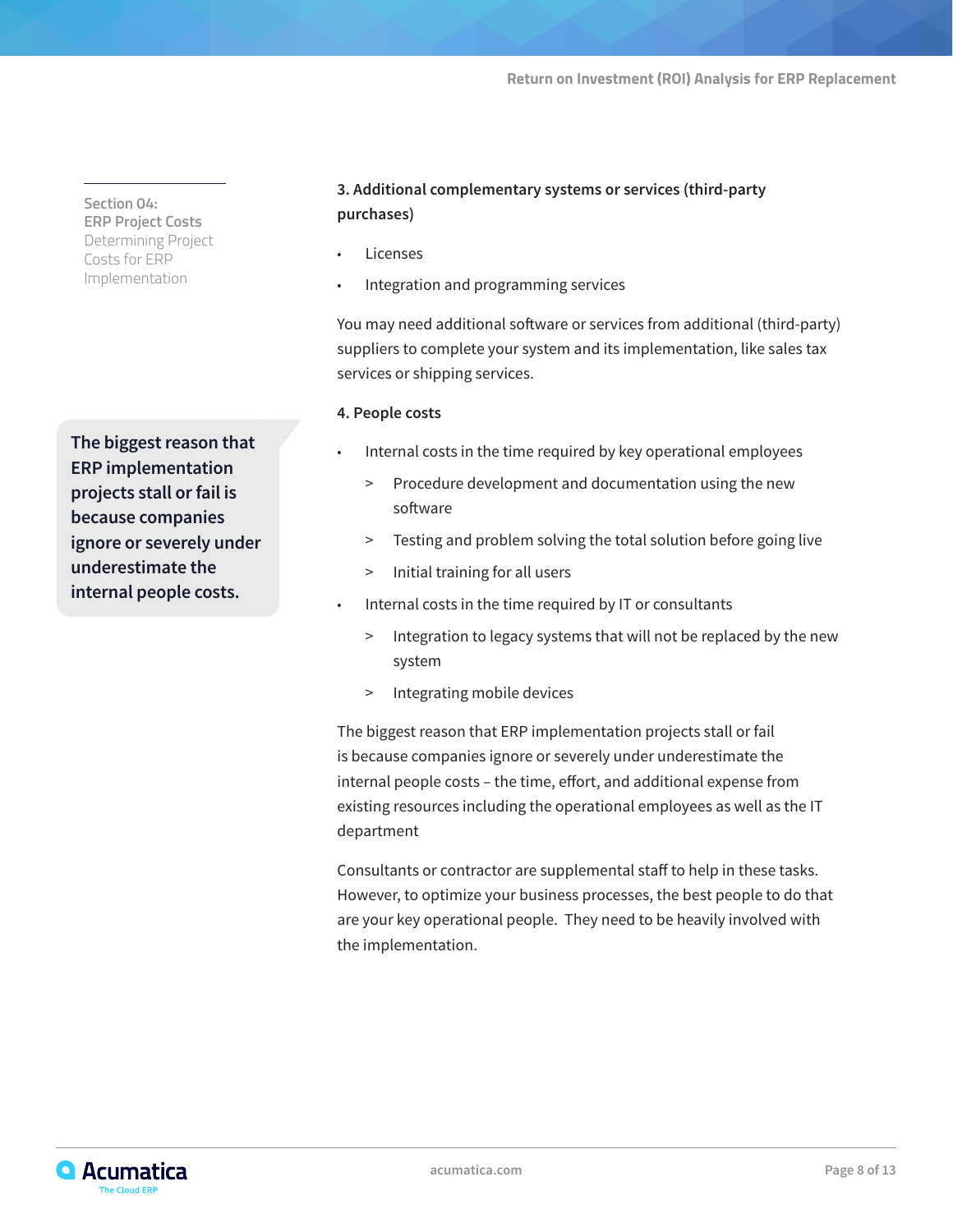**Section 04: ERP Project Costs** Determining Project Costs for ERP Implementation

#### **On-going Costs**

In addition to the initial costs, be sure to estimate the on-going support and maintenance over the projected life of the system.

- IT departmental costs for utilities, personnel, consultants and support
- For SaaS:
	- > Software annual subscription licensing
- For on-premise:
	- > Annual maintenance fees
	- > Budget for system expansion and enhancement
	- > Cost of implementing periodic upgrades (software releases)
- Ongoing training and procedure development due to promotions, attrition, new release functionality, integration to other systems
- If third-party applications are to be included, be sure to allow for integration programming and additional support for maintenance over the planned life of the system for maintaining the custom integration through successive upgrade cycles for both the ERP and the third-party apps.

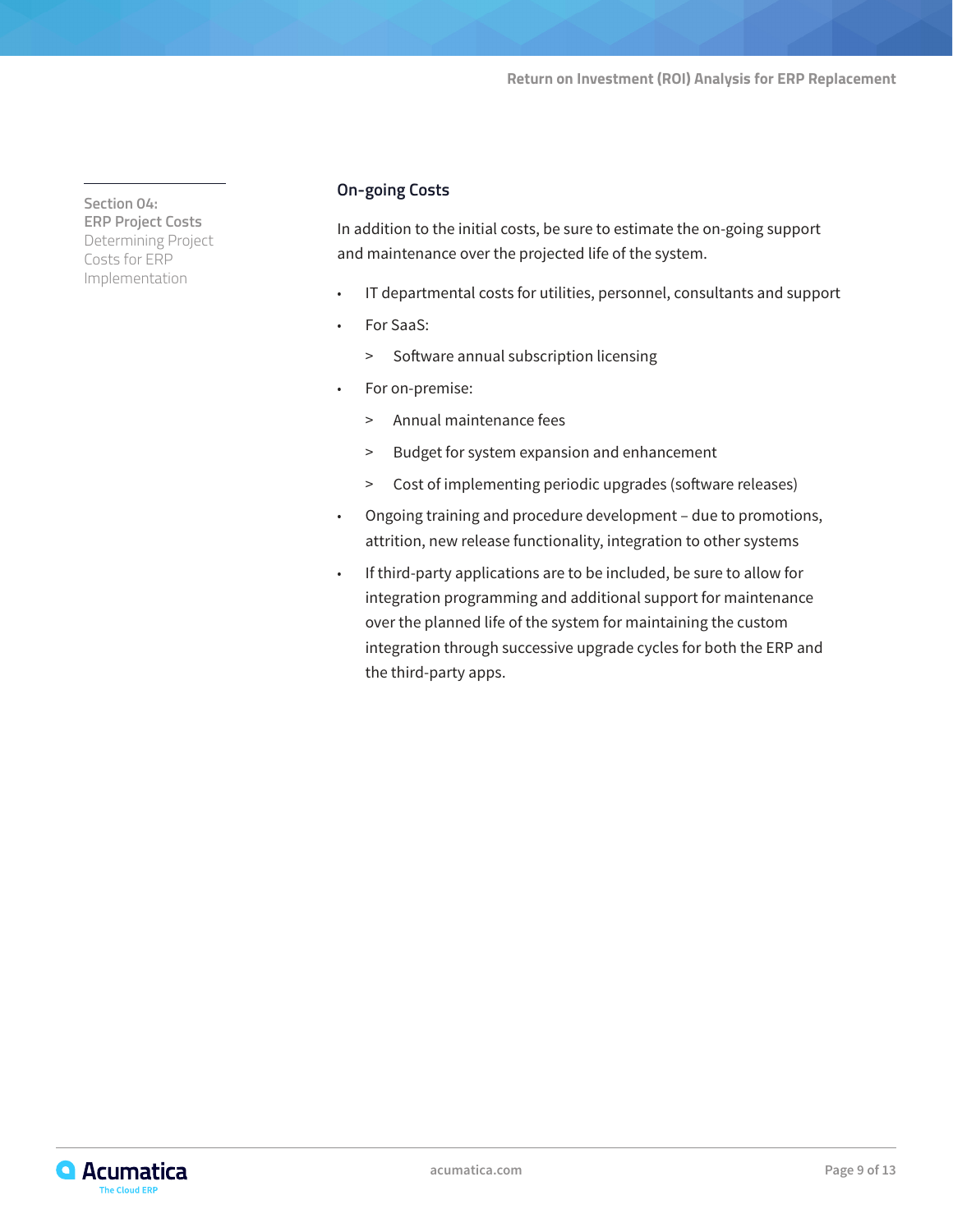## Section 05 **ERP Project Return**

## Valuing the Direct and Indirect Benefits of an ERP Project

Most ERP projects are justified (in an ROI analysis) on a few easy-to-see direct benefits – things like inventory reduction, eliminating the cost of maintaining outdated and poorly functioning hardware and software, and reduced expediting and backorders. Many justifications will also attempt to put a value on improved customer service (higher sales and profit), and higher efficiency in the plant or warehouse (lower costs, higher throughput, reduced overtime, higher quality).

There are many more possible returns, but some are difficult to predict and hard to measure. It's also a challenge to give the system full credit for improvements like higher sales and more revenue. Many other factors contribute to sales success. The same can be said for most indirect benefits. Nonetheless, it's not unreasonable to assign some measure of value to the system for its contribution to such improvements and savings. Be very conservative so as not to damage the credibility of your ROI analysis.

#### **Direct benefits**

- Cost savings, cost avoidance
	- > Inventory reduction, including materials, parts, finished goods and work-in-process
	- > Increased productivity and throughput in the plant
	- > Reduced scrap, rework, expediting, and wasted materials
	- > Less overtime, expediting, premium freight, and additional setups due to last-minute schedule changes
- Improved visibility across the entire business to make faster and better decisions

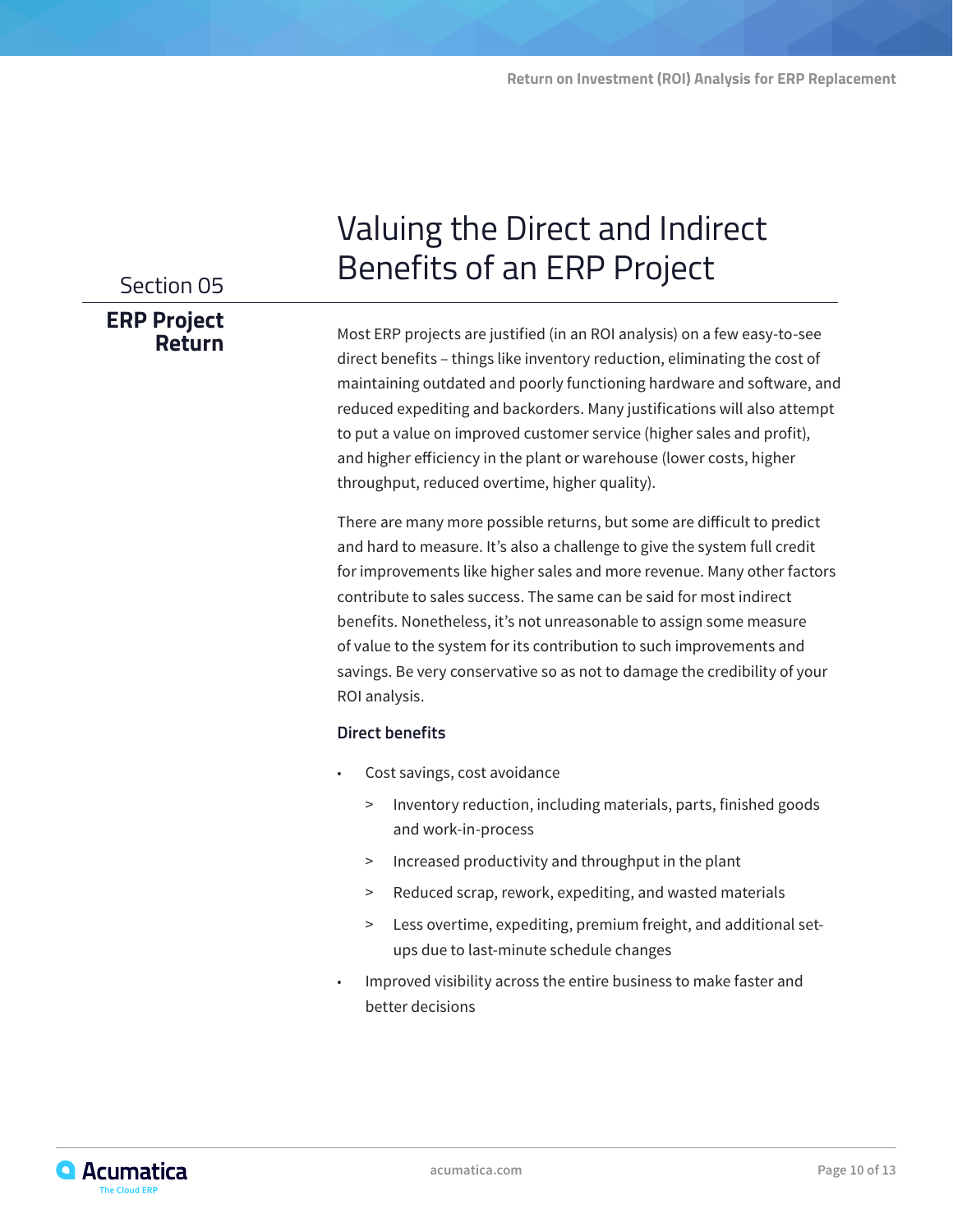**Section 05: ERP Project Return** Valuing the Direct and Indirect Benefits of an ERP Project

- Increased revenue and profit
	- > Increased sales due to better customer service, improved quality, better on-time delivery and shorter lead time
	- > Sales and margin improvements due to faster time-to-market for new products and product variants, cost reductions

#### **Indirect benefits**

- Improved retention and higher productivity from employees who are less frustrated and more effective in their jobs
- Less panic, disruption, and chaos in the plant and in the office due to fewer last minute changes and surprises; more stable schedules; less expediting
- Smarter moves in the market pricing decisions, specials, product releases or changes, inventory deployment, to name a few – due to better information and insight into market conditions, customer needs and competitive activity

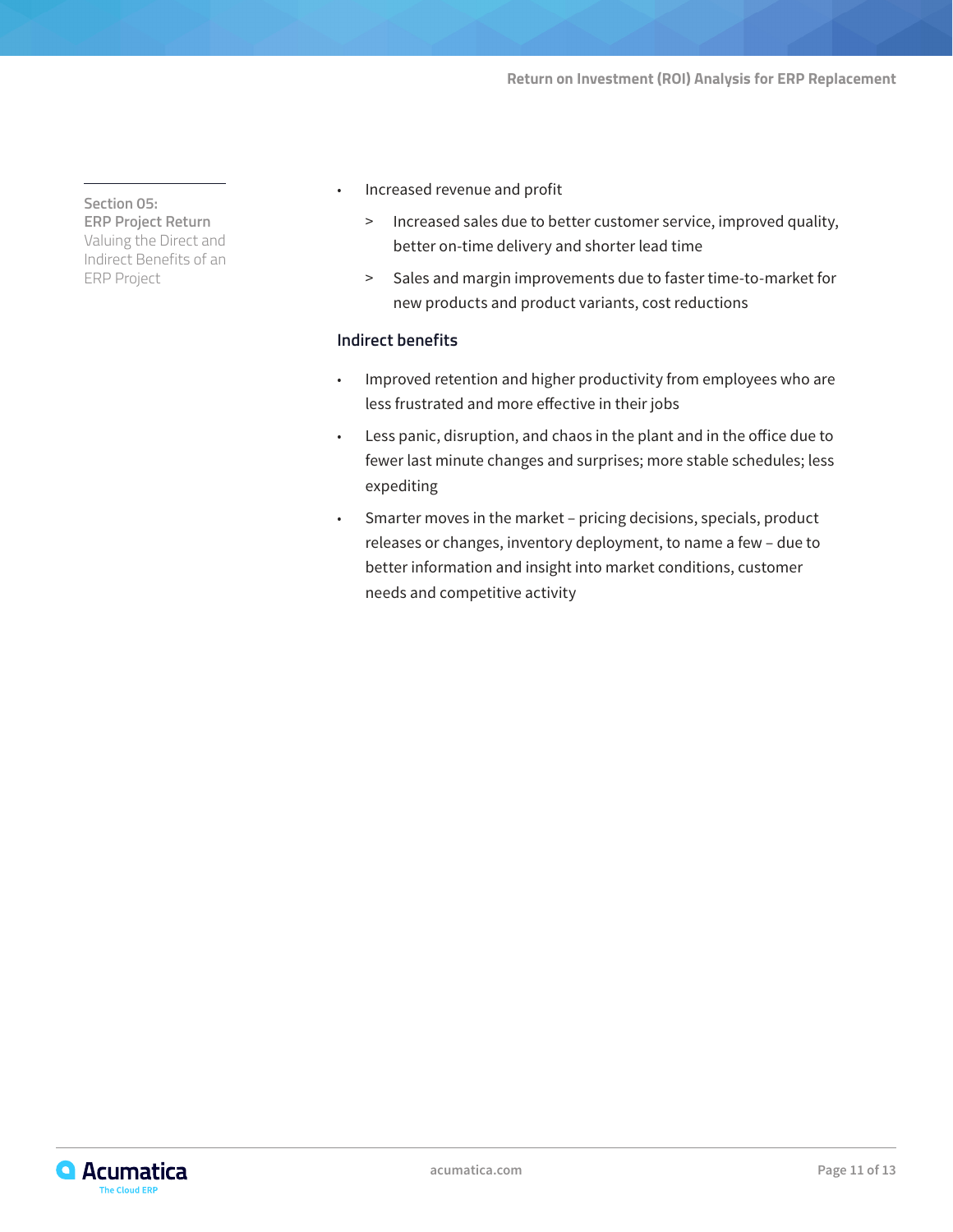## Section 06

### **Summary**

Most companies will require some kind of ROI analysis as part of the process of allocating funds for capital expenses. But cost/benefit ROI analysis should be a part of every performance improvement project to clearly establish the "why are we doing this?" statement that frames project planning and motivates participants to dedicate their time and efforts to completion of the project.

Use ROI Analysis to Predict and

Measure Future Business Success

Measurements noted in the ROI analysis become a key part of project management and progress monitoring that can help keep the project on track. Measuring the results and comparing them back to the ROI can teach valuable lessons that will benefit the company on future projects.

You'll want to get your accounting folks involved in helping you complete the cost/benefit and ROI analysis. They will know the formulas, can complete the more complicated discounted cash flow (adjusted for inflation), and will provide valuable help in assigning values to improvements and benefits.

Experienced consultants from your accounting firm, IT consulting resources you may be working with, and/or from an ERP system supplier like Acumatica can help you through the process – they have all done it many times before and may even have samples or templates to help you put your ROI together.

ERP is always a good investment, easily justified through a fair and balanced, conservative cost/benefit analysis. Successful implementation will deliver the expected benefits. Companies that fail to achieve the benefits identified in the ROI analysis should not blame the system. A proper cost/benefit analysis will clearly detail what to expect for an outcome. As long as the chosen system is appropriate for the company

**ERP investment is easily justified through a fair, balanced, and conservative cost/ benefit analysis. Successful implementation will deliver the expected benefits.**